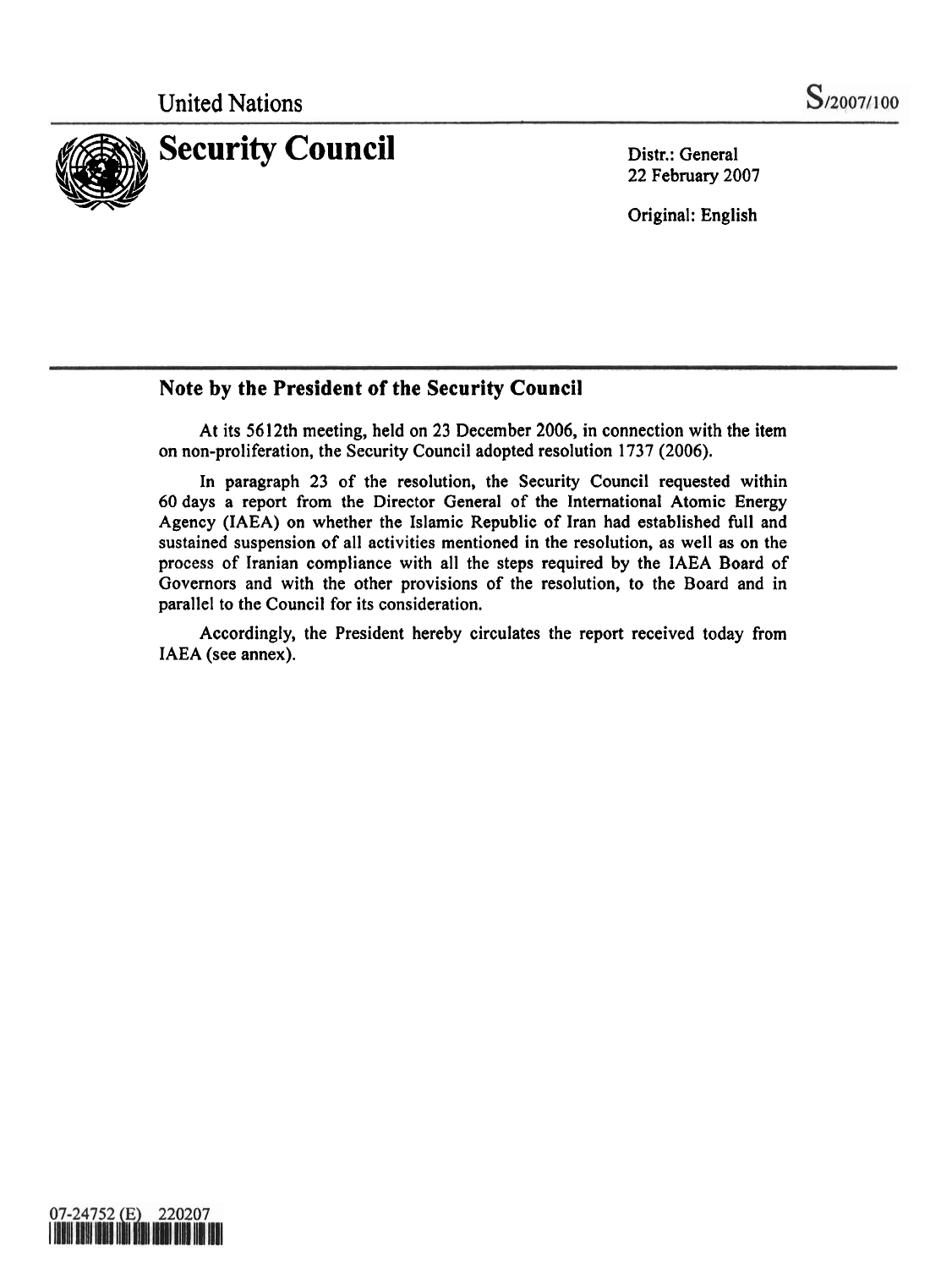#### **Annex**

### **Letter dated 22 February 2007 from the Director General of the International Atomic Energy Agency addressed to the President of the Security Council**

I enclose herewith the report requested by the Security Council in its resolution 1737 **(2006),** which **1** have submitted today to the Board of Governors of the International Atomic Energy Agency.

I should be grateful if you would bring the present letter and its enclosure to the attention of all members of the Security Council.

(Signed) Mohamed **ElBaradei** 

 $-538$ w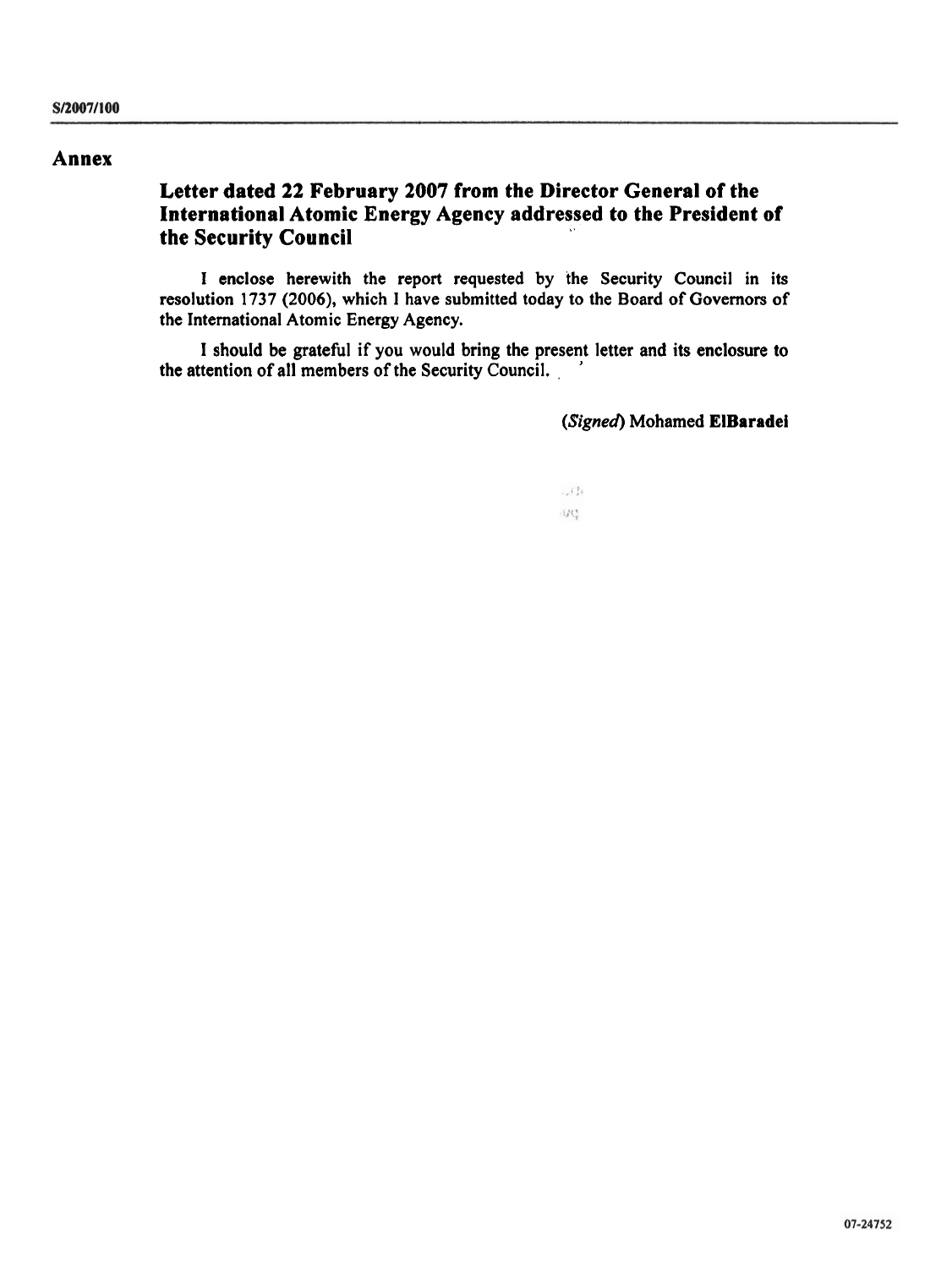#### **Enclosure**

#### **Implementation of the safeguards agreement and relevant provisions of Security Council resolution 1737 (2006) in the Islamic Republic of Iran**

#### Report of the Director General of the International Atomic Energy Agency

1. **On** 14 November 2006, the Director General repcnted on the implementation of the NPT Safeguards Agreement in the Islamic Republic of lran (Iran) (GOV/2006/64).

2. **On** 23 December 2006, the United Nations Security Council adopted resolution 1737 **(2006),** in which the Council, inter alia:

affirmed that lran shall without further delay take the steps required by the Board of  $\bullet$ Governors in resolution **GOV/2006/14,** which are essential **to** build confidence in the exclusively peaceful purpose of its nuclear programme and to resolve outstanding questions (operative para. I);

decided that Iran shall without further delay suspend the following proliferation sensitive nuclear activities:

- all enrichment related and reprocessing activities, including research and development, to be verified by the Agency; and
- work on all heavy water related projects, including the construction of a research reactor moderated by heavy water, also to be verified by the Agency (operative para. **2);**
- decided that lran shall provide such access and cooperation **as** the Agency requests to **be** able to verify the suspension outlined above and to resolve all outstanding issues, **as** identified in Agency reports, and called upon lran to ratify promptly the Additional Protocol (operative para. 8);
- requested within 60 days a report from the Director General on whether lran **has** established full and sustained suspension of all activities mentioned in the resolution, as well **as** on the process of Iranian compliance with all the steps required by the Board of Governors and with the other provisions of the resolution, to the Board and in parallel to the Security Council for its consideration (operative para. 23).

3. This report, which is being submitted to the Board, and in parallel to the **Security** Council, covers developments since the Director General's report of 14 November 2006.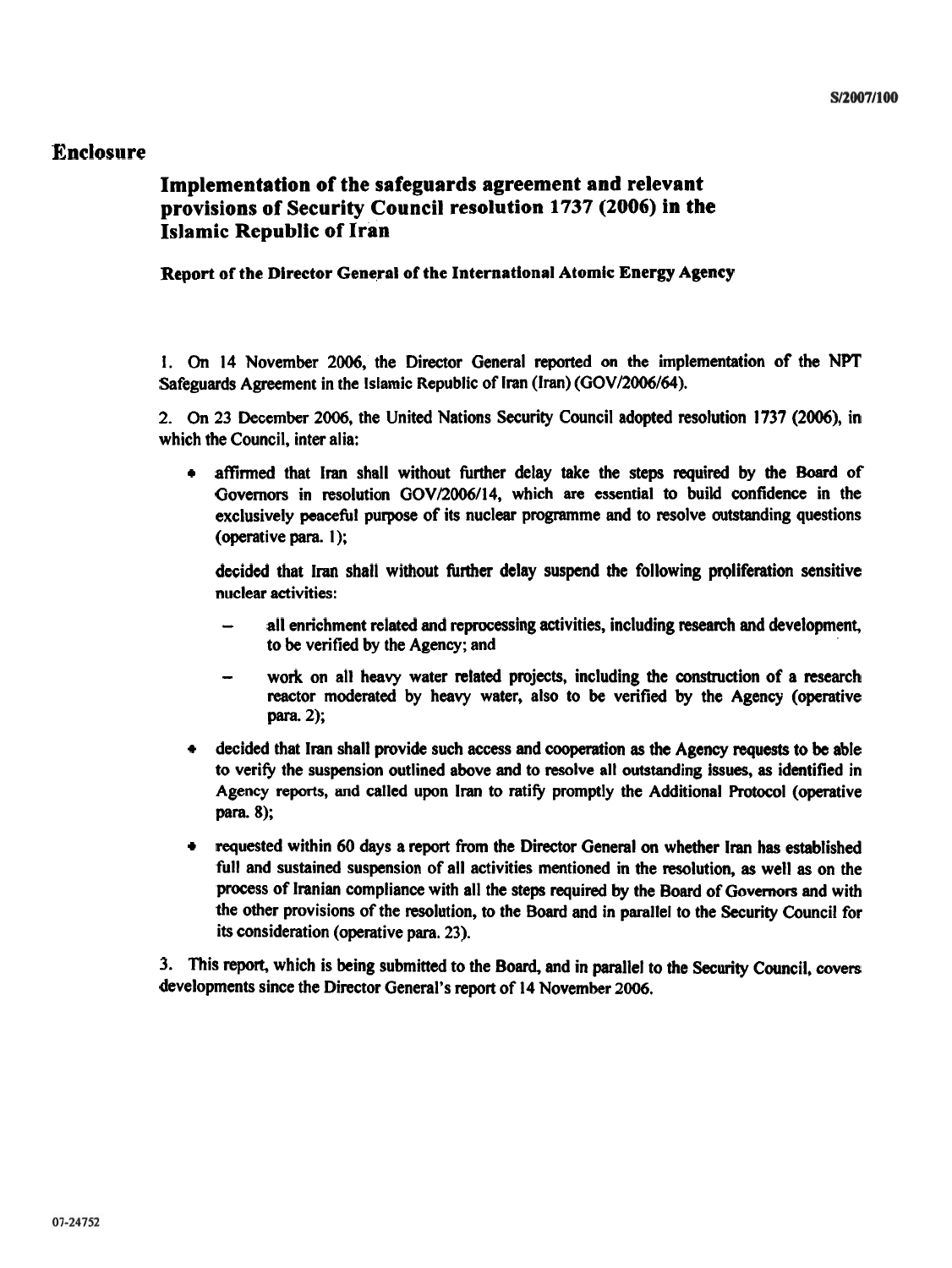## **A. Enrichment Related Activities**

4. Since 14 November 2006, Iran has continued to operate single machines, as well as the 10-, 24and 164-machine cascades, at the Pilot Fuel Enrichment Plant (PFEP), and to feed UF<sub>6</sub> intermittently into these machines. Between 2 November 2006 and 17 February 2007, a total of approximately 66 kg of **UF6** was declared by lran as having been fed into the process and enriched to levels below 5% U-235. The environmental sample results thus far indicate a maximum enrichment of 4.2% U-235 in the first 164-machine cascade  $(GOV/2006/64,$  para. 4).

5. The Agency has completed its evaluation of the physical inventory verification (PIV) of nuclear material at PFEP carried out between 16 and 18 September 2006 (GOV/2006/64, para. 3), and has concluded that the inventory of nuclear material, as declared by Iran, was consistent with the results of the PIV.

6. On 18 December 2006, lran provided Agency inspectors access to operating records concerning the product and tails assay at PFEP (GOV/2006/64, para. 4). During meetings held in Iran between 15 and 18 January 2007, the Agency sought additional clarification frbm Iran on the information provided by it, which clarification is still pending.

7. During the meetings in Iran in January 2007, Iran informed the Agency of its plan to start feeding  $UF<sub>6</sub>$  into the cascades installed at the Fuel Enrichment Plant (FEP) by the end of February 2007, to continue progressively with the installation of the 18 cascades of the 3000-machine hall and to bring them gradually into operation by May 2007. The Agency recalled the safeguards measures that needed to be implemented at FEP (GOV/2006/53, para. 6), and reiterated that such measures needed to be in place prior to the introduction of nuclear material into the facility. The Agency also again raised with Iran the need for remote monitoring at FEP and PFEP as one of those required measures.

8. In a letter dated 23 January 2007, lran declined to agree at this stage on the use of remote monitoring, and requested the Agency to provide a detailed legal basis for the implementation of remote monitoring, as well as examples of where such measures were already being implemented in sensitive facilities in other States. The Agency provided clarifications to Iran in a letter dated 9 February 2007 and is awaiting Iran's response. In the meantime, the Agency agreed to interim verification arrangements at FEP, involving frequent inspector access but not remote monitoring, provided that these arrangements were in place before lran started feeding **UF6** into the cascades. Iran was informed that these arrangements (which are now in place) would be valid only for as long as the number of machines installed at FEP did not exceed 500, and that, once that number was exceeded, all required safeguards measures would need to be implemented.

9. During the design information verification (DIV) carried out at FEP on 17 February 2007, Agency inspectors were informed that two 164-machine cascades had been installed and were operating under vacuum and that another two 164-machine cascades were in the final stages of installation. In light of this, in a letter dated 19 February2007, the Agency requested that arrangements be made for the relocation of cameras into the cascade hall during the Agency's next visit to FEP, which is scheduled to take place between 3 and 5 March 2007. The issue of remote monitoring remains to be resolved.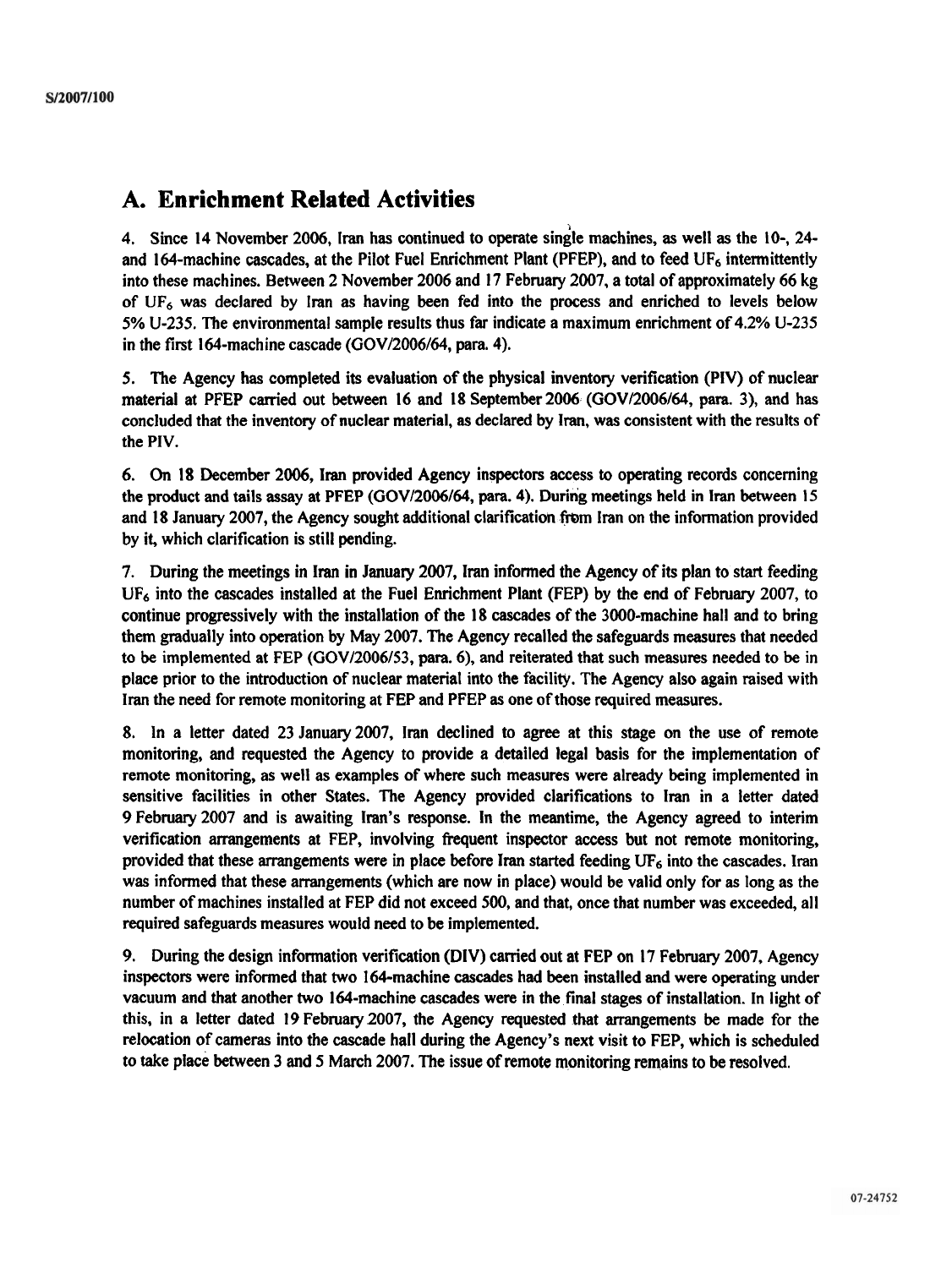10. During January and February 2007, the Agency collected baseline environmental samples, and began the installation of containment and surveillance measures, at FEP. On 31 January 2007, Iran transferred approximately 8.7 t of natural  $UF<sub>6</sub>$  in a container from the Uranium Conversion Facility (UCF) to FEP and connected the,container to the feed autoclave, which is under Agency seal. As of 17 February 2007, no  $UF_6$  had been fed into the process at FEP.

11. The Agency has no information to report regarding the assembly of centrifuges, or the manufacture of centrifuge components or associated equipment in Iran. However, lran is pre-treating rotors for FEP at PFEP.

# **B. Reprocessing Activities**

12. The Agency has been monitoring the use of hot cells at the Tehran Research Reactor **(TRR)** and at the Molybdenum, Iodine and Xenon Radioisotope Production Facility, and the construction of hot cells at the lran Nuclear Research Reactor (IR-40) at Arak, through inspections, DIV and analysis of satellite imagery. There are no indications of ongoing reprocessing activities at those facilities, or at any other declared facilities in Iran.

# **C. Heavy Water Related Projects**

13. On 29 January 2007, the Agency carried out a DIV at the IR-40 Reactor, where, it was noted, civil construction is ongoing. Satellite imagery indicates that the operation of the Heavy Water Production Plant is also continuing.

# **D. Outstanding Issues** ;

14. On 15 February 2007, the Agency wrote to lran inquiring whether it intended to take any action to resolve the outstanding issues, to suspend the activities identified in Security Council resolution 1737 (2006), and to ratify the Additional Protocol. In its reply dated 19 February 2007, Iran reiterated its "full readiness and willingness to negotiate on the modality for the resolution of the outstanding issues with the IAEA, subject to the assurances for dealing with the issues in the framework of the Agency, without the interference of the United Nations Security Council".

## **D.1. Enrichment Programme**

#### **D.1.1. Contamination**

15. The issue of the source(s) of low enriched uranium (LEU) and high enriched uranium (HEU) particles found at locations where Iran has declared that centrifuge components had been manufactured, used and/or stored remains unresolved (GOV/2006/53, para. 11). Particle contamination similar to that in lran was also detected in samples taken fiom centrifuge equipment and components found in the Libyan Arab Jamahiriya which are said to have originated fiom the same country. The Agency has received additional information from the country from which the components originated. This information, however, does not fully explain the presence of some of the LEU and HEU particles. While this information has been helpful, existing measurement and evaluation methodologies do not 'permit a clear determination of the origin of the **HEU** or LEU contamination on the basis of the information currently available to the Agency from Iran and elsewhere. Therefore, verification of the correcmess and completeness of Iran's declarations in this regard can progress only with a full understatiding of the scope and chronology of Iran's centrifuge enrichment programme, which can only be achieved through the implementation by Iran of the Additional Protocol and required transparency measures.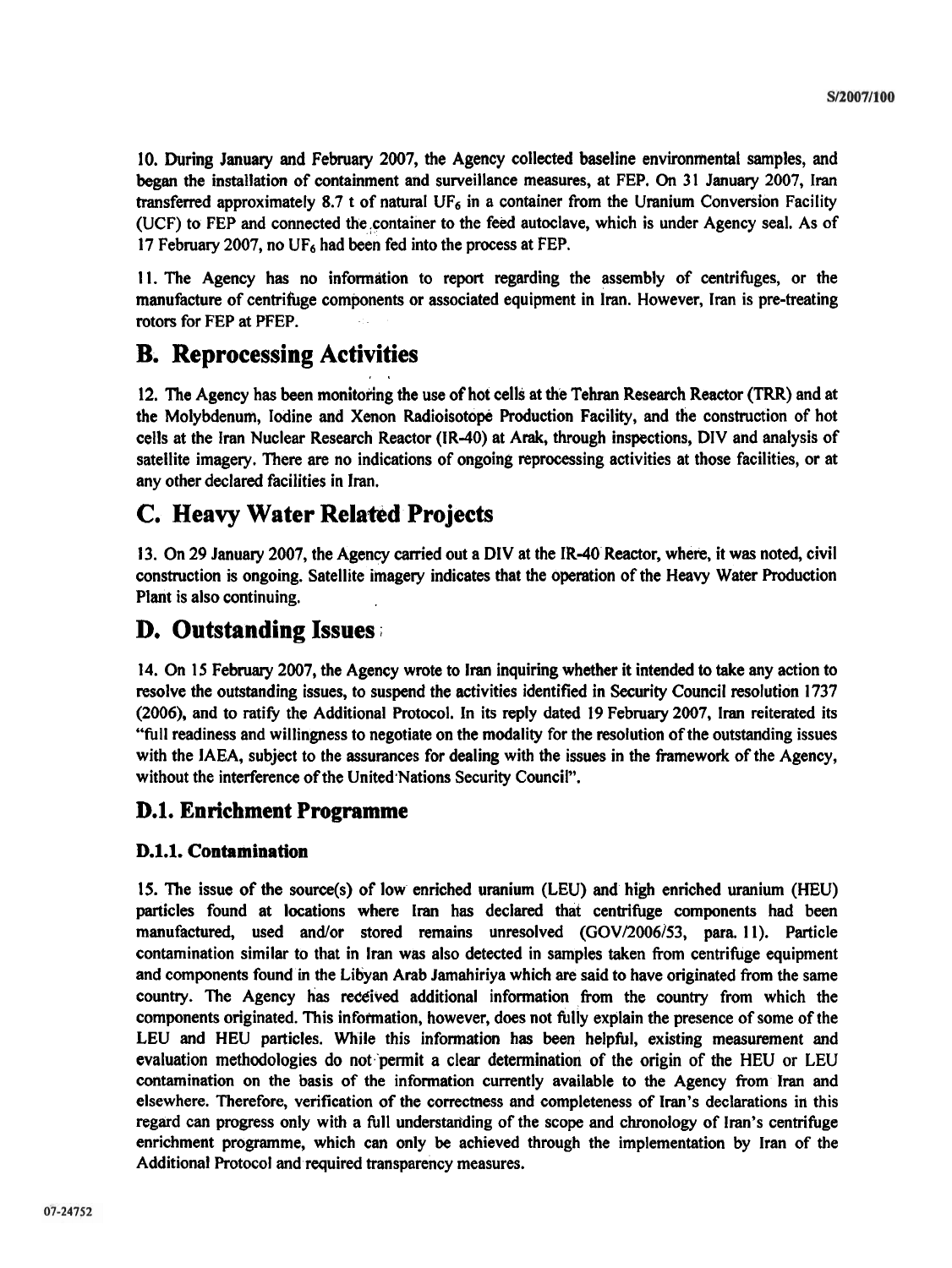16. In a letter dated 30 November 2006, Iran agreed to permit the Agency to re-sample equipment at the technical university in Tehran where a small number of natural uranium (NU) and HEU particles were found on samples collected in January 2006 (GOV/2006/53, para. 24). The re-sampling was carried out on 22 December 2006, the results of which showed NU and LEU particle contamination. The Agency is awaiting clarification by Iran with regard to the origin of the uranium particle contamination found in the January and December 2006 samples.

17. Iran has not yet responded to the Agency's long outstanding requests for clarification concerning, and access to cany out further environmental sampling of, other equipment and materials related to the Physics Research Centre (PHRC); nor has lran agreed to permit the Agency to interview another former Head of the PHRC.

#### **D.1.2. Acquisition of P-1 and P-2 Centrifuge Technology**

18. lran has not made available to the Agency any new inforination concerning its P-1 or P-2 centrifuge programmes (GOV/2006/53, paras 12-13).

#### **D.2. Uranium Metal**

19. Iran has still not provided a copy of the 15-page document describing the procedures for the reduction of  $UF_6$  to uranium metal and the casting and machining of enriched and depleted uranium metal into hemispheres (GOV/2006/53, para. 14). The document remains under Agency seal, however, and is accessible to Agency inspectors.

#### **D.3. Plutonium Experiments**

20. The Agency has continued to seek clarification from Iran about its plutonium separation experiments (GOV/2006/53, paras 15-17). During a meeting on 17 January 2007, the Agency reminded lran of the outstanding inconsistencies relating to the plutonium experiments and indicated that, unless additional information was provided by Iran, this issue could not **be** resolved satisfactorily. Iran stated that no other relevant information was available. Verification of the completeness and correctness of Iran's declarations in this regard can progress only through the implementation of the Additional Protocol and required transparency measures.

2 1. During the 17 January 2007 meeting, the Agency also discussed the presence of HEU particles found as a result of the analysis of environmental samples taken from the spent fuel containers at the **Karaj** Waste Storage Facility (GOV/2006/53, para. 17), as well as the additional analytical results, communicated to lran in a letter dated 12 January 2007, from environmental samples collected from similar spent fuel containers located at the Tehran Nuclear Research Centre (TNRC). Iran reiterated its position that the HEU contamination found in the containers located at **Karaj** originated from leaking reactor fuel assemblies taken from **TRR.** Following receipt **from** lran of a letter dated 28 January 2007, in which Iran reconfirmed its position with respect to the source of HEU contamination, the Agency again requested, in a letter dated 9 February 2007, detailed information and supporting documentation with respect to the reactor fuel assemblies.

# **E. Other Implementation Issues**

#### **E.1. Uranium Conversion**

22. During the conversion campaign at UCF, which was started in June 2006, a total of 110 t of uranium in the form of uranium ore concentrate was fed into the process. The operator is scheduled to carry out an annual physical inventory in February 2007, which will be verified by the Agency in

. .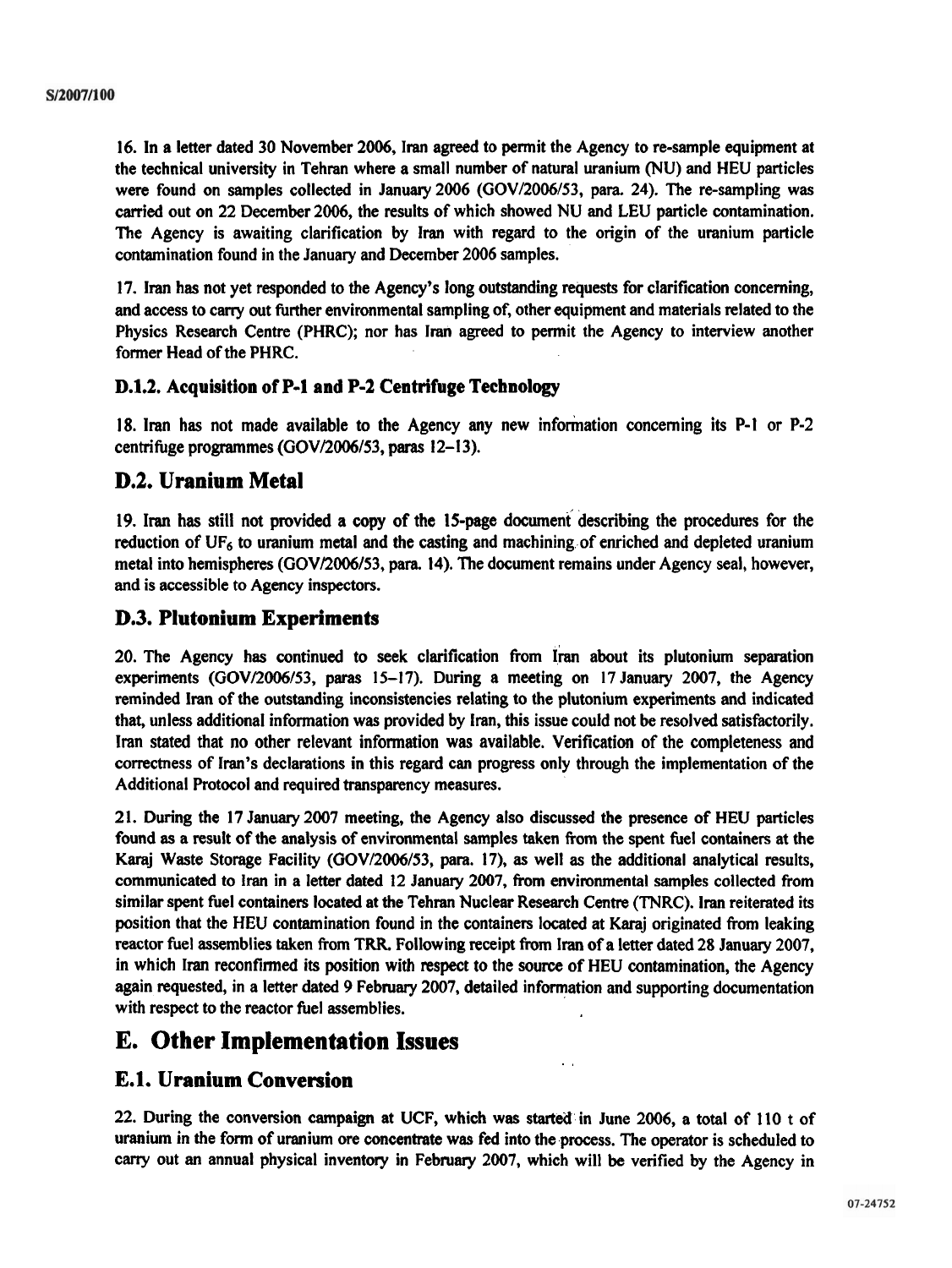March 2007. As of the end of January 2007, approximately 175 t of uranium in the form of **UF6** had been produced since the commissioning of UCF. All UF<sub>6</sub> produced remains under Agency containment and surveillance measures.

### **E.2. Designation of Inspectors**

23. On 17 January 2007, the Agency received from lran a letter informing the Agency that lran was not in a position to approve the designation of 10 inspectors proposed as replacements for inspectors who had left the Agency and objecting to the continued designation of an additional 38 inspectors previously designated for Iran. In a Note Verbale dated 23 January 2007, the Agency expressed its regret over Iran's decision and requested lran to reconsider it. The Agency informed lran that its decision would lead to diminished operational flexibility and less efficient use of resources. The Agency has received no reply from Iran in this regard.

### **E.3. Other Matters**

24. There are no new developments to report with respect to Iran's uranium mining activities or its experiments involving polonium (GOV/2005/67, paras 26-3 **1** and 34).

## **F. Transparency Measures**

25. Iran has not agreed to any of the required transparency measures, which are essential for the clarification of certain aspects of the scope and nature of its nuclear programme. In addition to the measures mentioned above, these include discussions about information provided to the Agency concerning alleged studies related to the so-called Green Salt Project concerning the conversion of uranium dioxide into UF<sub>4</sub> (known as "green salt"), to high explosives testing and to the design of a missile re-entry vehicle (GOV/2006/64, para. 19).

## **G. Summary**

26. Pursuant to its NPT Safeguards .Agreement, Iran has been providing the Agency with access to declared nuclear material and facilities, and has provided the required nuclear material accountancy reports in connection with such material and facilities.

27. The Agency is able to verify the non-diversion of declared nuclear material in Iran. The Agency remains unable, however, to make further progress in its efforts to verify fully the past development of Iran's nuclear programme and certain aspects relevant to its scope and nature. Hence, the Agency is unable to verify the absence of undeclared nuclear material and activities in Iran unless lran addresses the long outstanding verification issues through the implementation of the Additional Protocol (which it signed on 18 December 2003, but has not yet brought into force) and the required transparency measures.

28. Iran has not suspended its enrichment related activities. lran has continued with the operation of PFEP. It has also continued with the construction of FEP, including the installation of cascades, and has transferred UF<sub>6</sub> to FEP. Iran has also continued with its heavy water related projects. Construction of the IR-40 Reactor, and operation of the Heavy Water Production Plant, are continuing. In contrast, there has been no indication of reprocessing related activities at any declared sites in Iran.

29. As underscored by the Director General at the meeting of the Board of Governors in November 2006 (GOV/OR. 1174, paras 86–94), given the existence in Iran of activities undeclared to the Agency for 20 years, it is necessary for Iran to enable the Agency, through maximum cooperation and transparency, to fully reconstruct the history of Iran's nuclear programme. Without such